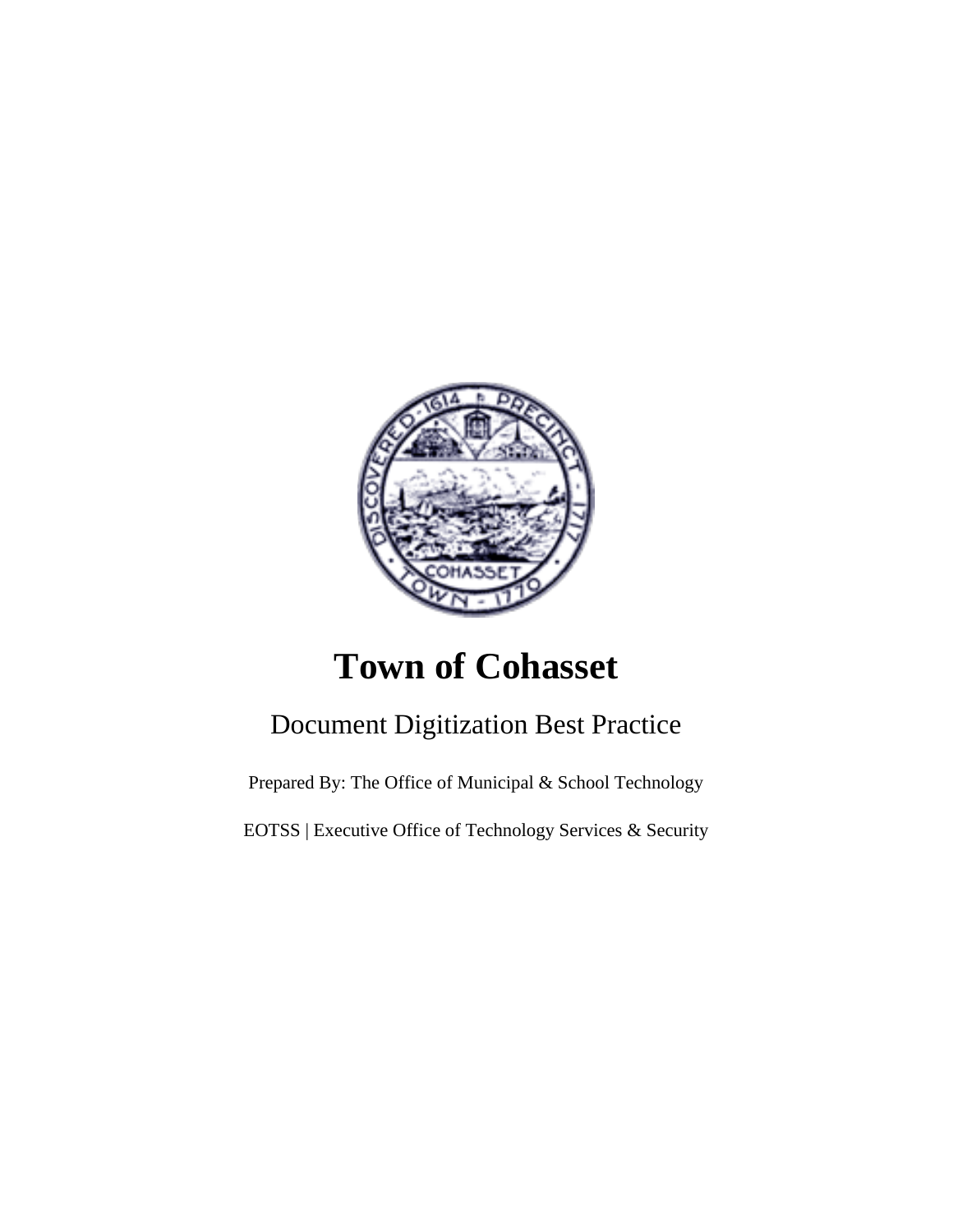

Image: Cohasset Town Hall<sup>1</sup>

#### **Overview**

The Town of Cohasset is in Norfolk County, Massachusetts. The Town was incorporated in 1770 after breaking away from Hingham<sup>2</sup>. While the Town was known for its shipbuilding and fishing industries in the past, and it is now known for scenery and recreational activities. Today, the Town has a population of 7,542 and a median household income of  $$140,000^3$ .

In May of 2017, the Town of Cohasset signed a Community Compact agreement with the Baker-Polito administration. The Town adopted the Document Digitization Best Practice to develop a preliminary strategy for digitizing Town records. The town wanted to implement a solution to digitize its voluminous hard copy records, to improve operational efficiencies and responsiveness

<sup>&</sup>lt;sup>1</sup> Cohasset Town Hall. Wikimedia. Accessed February 1, 2019. [https://commons.wikimedia.org/wiki/File:Cohasset\\_MA\\_Town\\_Hall.jpg](https://commons.wikimedia.org/wiki/File:Cohasset_MA_Town_Hall.jpg)

<sup>&</sup>lt;sup>2</sup> History. Cohasset Chamber of Commerce. Accessed February 1, 2019.

<http://www.cohassetchamber.org/about/history.html><br><sup>3</sup> "Community Facts". United States Census Bureau. American Fact Finder. [https://factfinder.census.gov/faces/nav/jsf/pages/community\\_facts.xhtml](https://factfinder.census.gov/faces/nav/jsf/pages/community_facts.xhtml)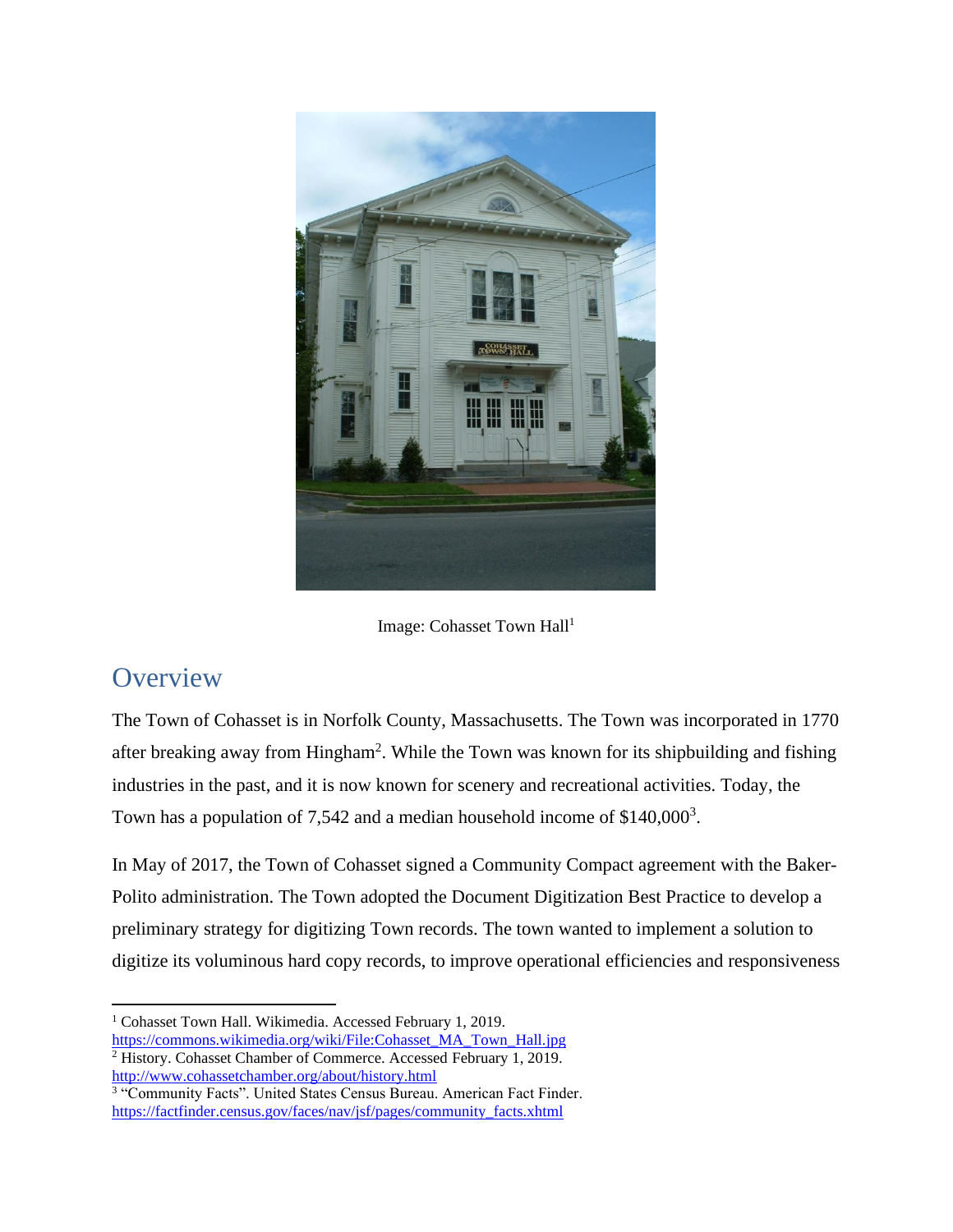to public requests for information. As a result of this project, the Town would retain a credentialed vendor to assess their needs and provide a solution.

### Document Digitization – Strategy Development

Successful document digitization initiatives require a strategy, defined processes, and associated technology. Cohasset began to develop their document digitization strategy by gaining a better understanding of their business processes. While a document digitization strategy should address the needs of the entire organization, and not solely focus on a specific department or process, this approach can create complexity. This complexity can often lead to difficulties in starting digitization projects. In order to begin the strategy development process Cohasset did the following:

- Inventoried town business processes and associated forms
- Defined business objectives
- Reviewed available document management solutions to better understand available technology
- Reviewed existing municipal technology infrastructure inventory to identify strengths and weaknesses
- Examined existing lines of business applications to determine feasibility of integrations with potential document management solutions

Understanding the business objectives of the town are critical to developing a strategy. The town explored the following questions while examining their business processes:

- What are the critical business processes and associated documents?
- What types of documents are created, stored and managed?
- Which of these documents are the most valuable to the organization?
- How and where are those documents currently created, stored, and managed?
- Who is responsible and accountable for these documents?
- What potential risks are associated with these documents?
- What are the statutory requirements for each of these documents?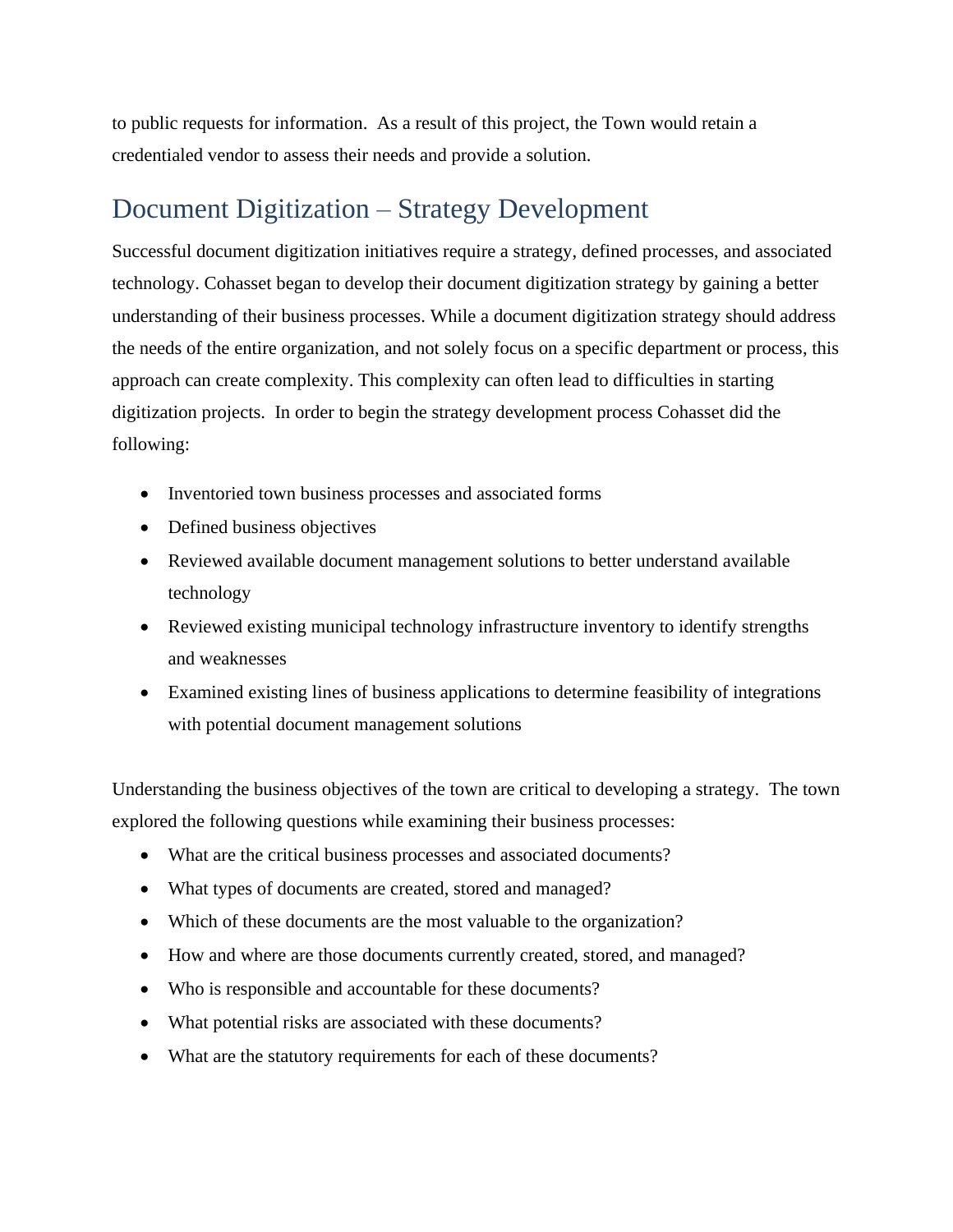These questions assist in developing an understanding of the business processes and documents in use and their value to the town and its operations. This information can be critical in helping to realize business objectives.

As stated, in part, in Cohasset's Community Compact Cabinet application the stated objectives include:

- Improve internal business processes
- Improve operational efficiencies
- Improve responsiveness to constituents
- The elimination of paper records where applicable
- Integration with existing municipal systems via API's
- Compliance with the Commonwealth of Massachusetts Public Records  $Law<sup>4</sup>$
- Compliance with published "Municipal Records Retention Schedule"<sup>5</sup>
- Adherence, where practical, with the "Electronic Records Management Guidelines"<sup>6</sup> jointly issued by the Supervisor of Records, the Records Conservation Board and the Information Technology Division under the authority of G. L. c. 66, § 1; G. L. c. 30, § 42; and G. L. c. 110G, § 17.

The town developed a list of features and requirements that were desirable in a document management solution:

- Public-facing web portal this feature allows for constituent self-service of document retrieval
- Workflow management
- Enterprise Content Management
- Support for web-based forms
- Data backup and recovery
- Records Retention Schedule

<sup>4</sup> <https://www.sec.state.ma.us/pre/prepdf/A-Guide-to-Massachusetts-Public-Records-Law-2017-Edition.pdf>

<sup>&</sup>lt;sup>5</sup> http://www.sec.state.ma.us/arc/arcpdf/Municipal Retention Schedule 20190321.pdf

<sup>&</sup>lt;sup>6</sup> [http://www.sec.state.ma.us/arc/arcpdf/Electronic\\_Records\\_Guidelines.pdf](http://www.sec.state.ma.us/arc/arcpdf/Electronic_Records_Guidelines.pdf)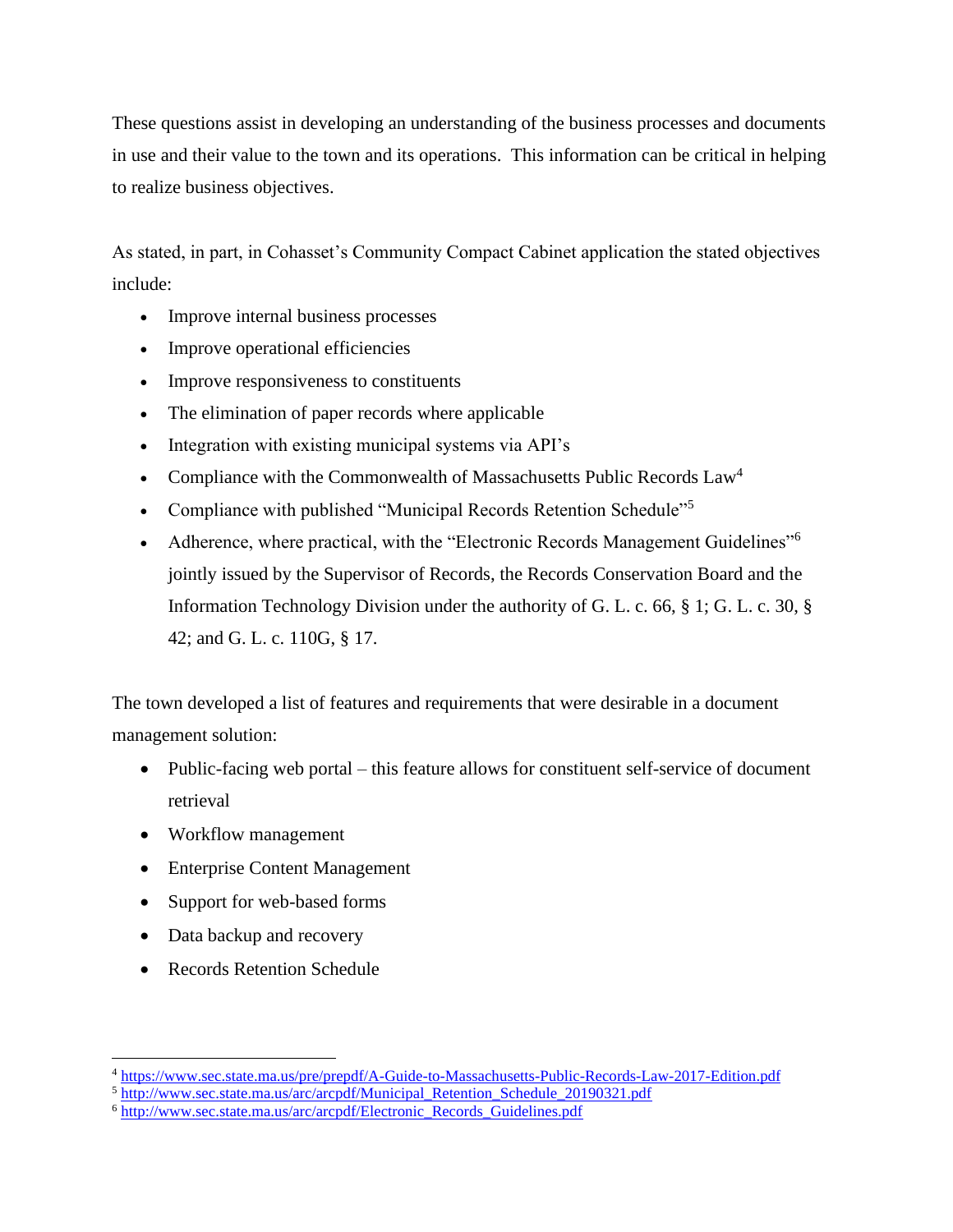The town reviewed the following document management solutions:

- Laserfiche
- Docuscan
- Docuware
- KYOCERA
- Ricoh
- Xerox

Cohasset, along with several other municipalities, formed the Electronic Document Management Working Group and held several meetings to discuss their document digitization initiatives, challenges and best practices. The goal was to refine an approach for each community to develop an actionable digitization strategy. One of the findings of the group was that establishing smaller, more manageable projects may help in developing a document digitization strategy, reducing the complexity of an organization wide implementation. This approach to "chunking projects" was emphasized by other Massachusetts municipalities, such as North Andover and Lexington, that have implemented document digitization projects.

### Document Digitization - Processes

The town partnered with Norwell Technology Group to conduct a review of town business processes and related forms. This review found 131 distinct processes across 17 municipal departments. Examples of departmental process included:

- Selectmen Office
	- o Liquor license application/renewal
- Public Works
	- o Street opening permit
	- o Burial plot deed/certificate
	- o Grave opening request
- **Facilities** 
	- o Work order requests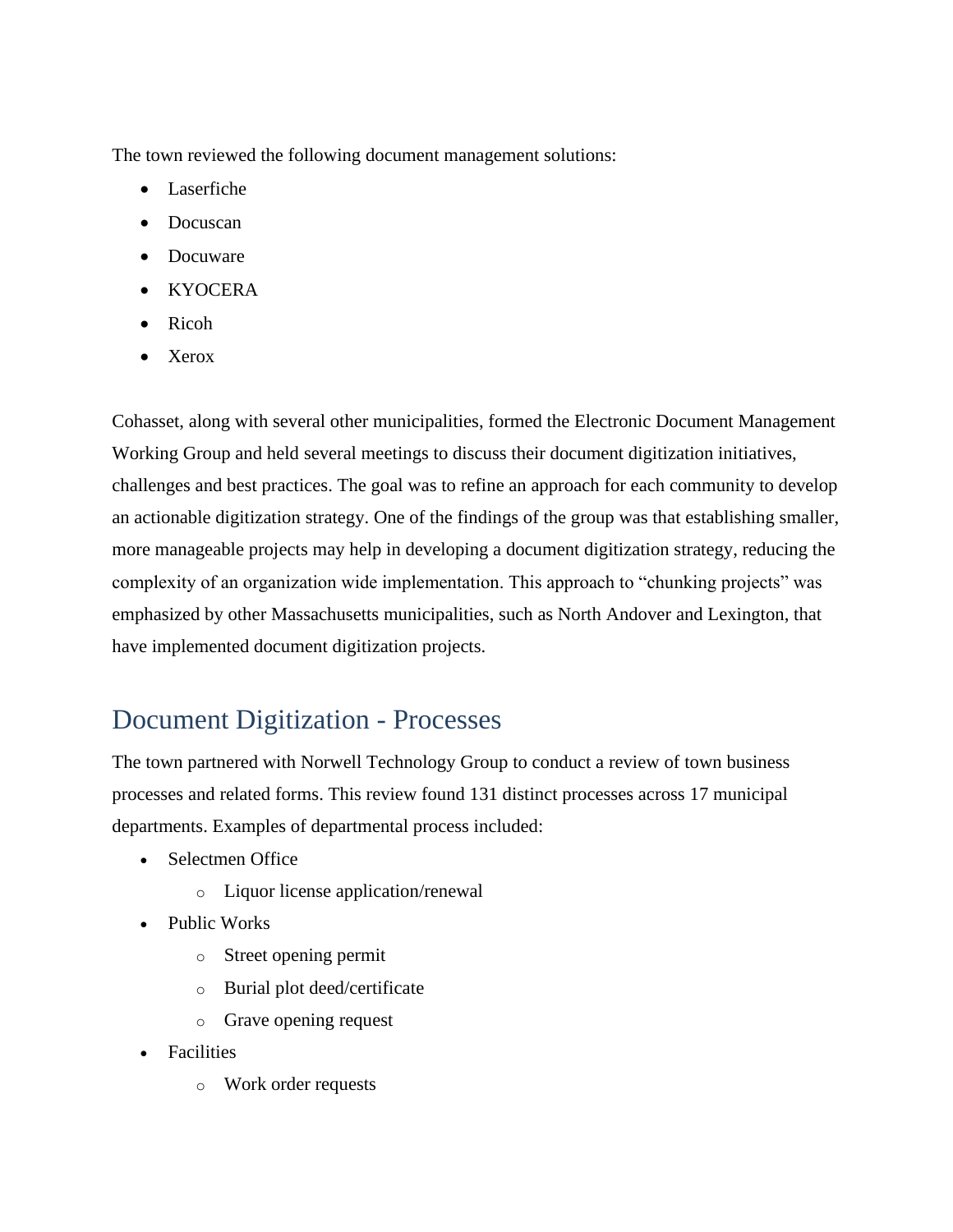- o Annual or quarterly inspections
- Harbormaster
	- o Mooring application/renewal
	- o Town dredging document
- **Fire Department** 
	- o Weekly equipment inspection logs
- Police Department
	- o Detail request and sign-in sheets
	- o Turnover documents

The town estimated that the cost to migrate their paper-based processes to fully digitized processes would be approximately \$4,000 to \$15,000 per process. The variability in cost is driven by the overall complexity of the process. For example, some of the documented town processes consisted of a few steps with little or no coordination with other departments and were classified as simple processes. Other town processes, classified as complex, required multiple steps to complete, coordination with other departments, public hearings and board approvals.

In order to comply with public records requests, the Town also designated Records Access Officers, divided into three Town departments: Town Hall, Police, and School District. Records Access Officers, or RAOs, are the persons "responsible for responding to requests for public records."<sup>7</sup> These are their duties:<sup>8</sup>

- Coordinate the agency's or municipality's response to request for access to public records;
- Assist individuals seeking public records in identifying the records requested;
- Assist the custodian of records in preserving public records; and
- Prepare guidelines that enable requestors to make informed request

<sup>7</sup> A Guide to Massachusetts Public Records Law. The Office of the Secretary of the Commonwealth. Accessed July 23, 2019.<http://www.sec.state.ma.us/pre/prepdf/guide.pdf>

<sup>8</sup> New Provisions. Updated Public Records Law. The Office of the Secretary of the Commonwealth of Massachusetts. Accessed July 12, 2019.<https://www.sec.state.ma.us/pre/prenotice.htm>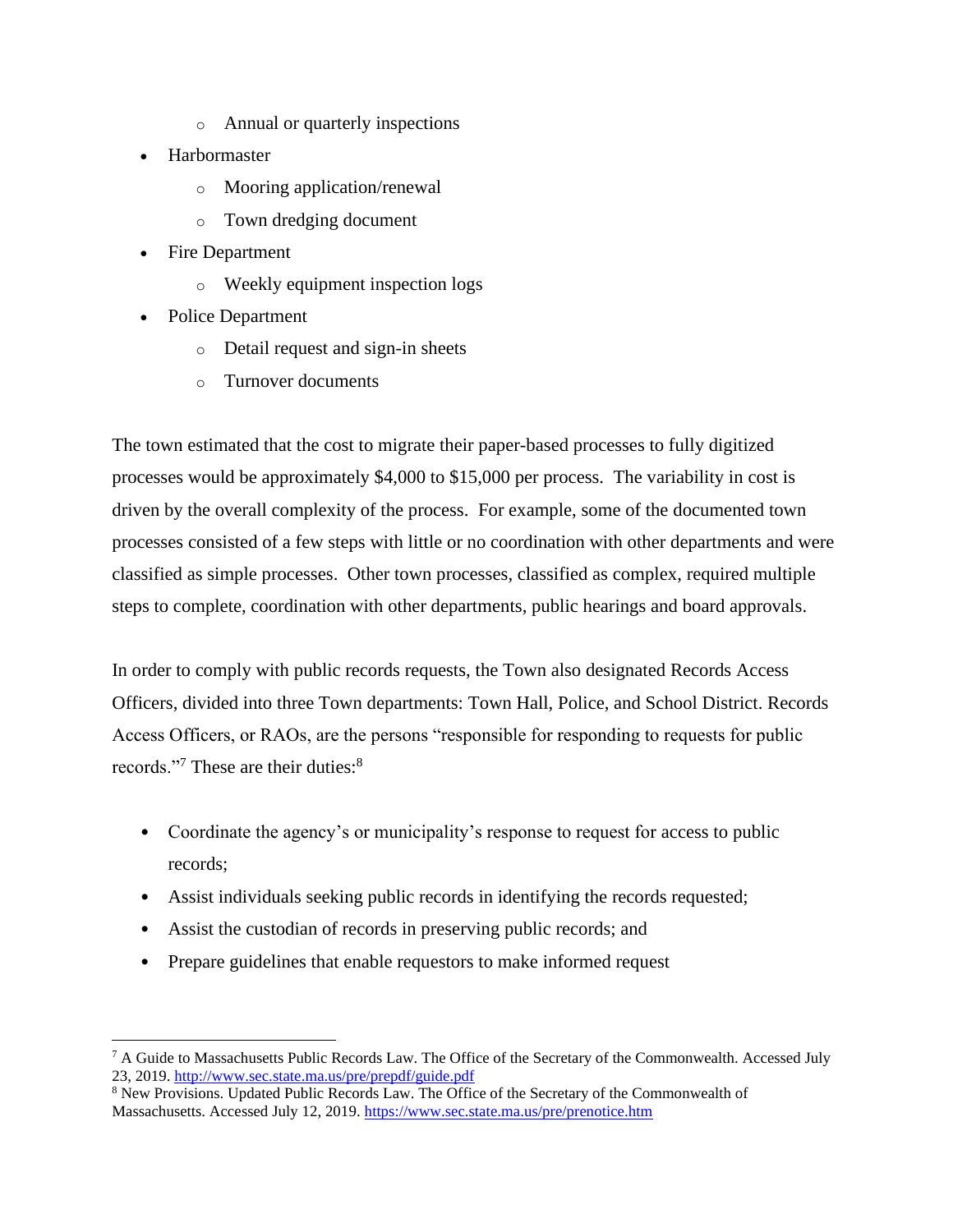## Document Digitization - Technology

The town's goal was to implement a solution that would aid in digitizing documents, create electronic forms and act as the central repository to store town documents. Also, given the statutory requirement to adhere to the "Municipal Records Retention Schedule", the management of retention schedules and documents in accordance with those retention schedules was another important component to the solution. The town also required the ability to provide overall audit and control of documents over their lifecycle. This helps ensure that documents are trustworthy by monitoring and controlling who can access, change, or delete documents.

Four important categories to consider when evaluating document digitization solution:

- Access control and authentication does the solution provide controls over who can access the information and provide a way to verify the identity of the person accessing the system
- Availability and access does the solution provide the ability to search and retrieve documents, does the solution provide a retention schedule functionality, does the solution provide version control of documents

A variety of stakeholders should be included and encouraged to collaborate on the design of a document digitization program. This may include process owners and end users, department heads, legal counsel, and IT personnel. Collaboration between stakeholders can improve the design of the program and improve the adoption and satisfaction with the final product.

An effective program includes a variety of technical and nontechnical elements, including:

- Technology infrastructure and tools
- Governance structure
- Existing policies and procedures
- Guidelines for process standardization
- Records retention management
- Inventories of information assets
- Training, monitoring, and reporting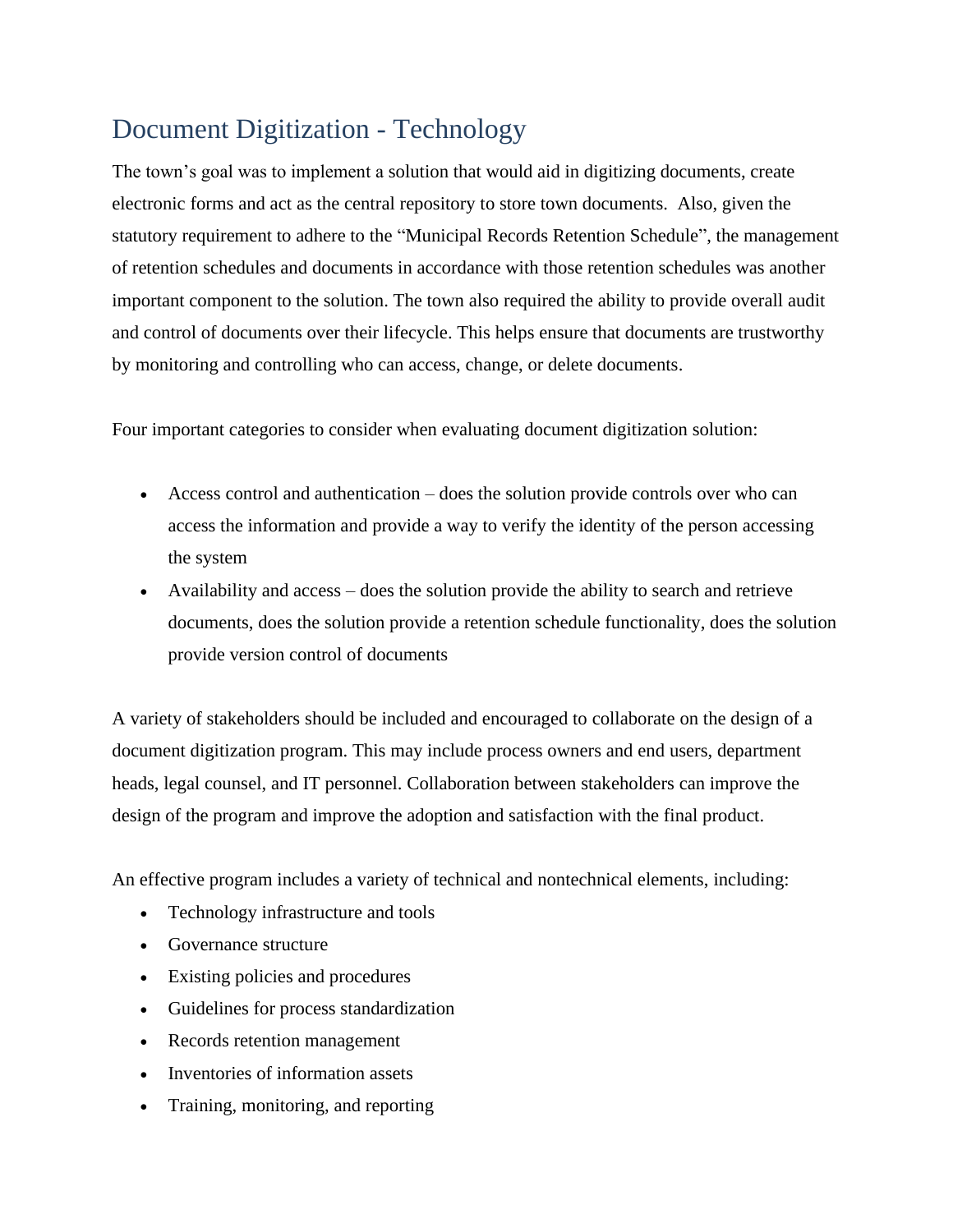Document digitization can improve an organization's ability to realize operational efficiencies and deliver improved and more transparent services to constituents. It can also improve or develop collaboration opportunities between departments.

New technology will play an important role, but technology alone is just one component. In order to succeed, organizations need to think differently about how they create and use enterprise content and records and every person's role in its management.

#### **Document Digitization Technology**

ECRM requires IT applications that support information life cycle management, content creation and verification, content searching and retrieval, business process management, collaboration, and integration with current applications and tools. ECRM solutions address core content and records management functions, which include:

- Capture (paper and electronic), including scanning solutions, optical character recognition solutions, as well as tools for capturing electronic content from desktop applications, e-mail, internal and external information systems, and other sources.
- Repository, including the ability to store and retrieve documents, content, and records. Repository functions are facilitated by information organization and access tools such as classification systems, taxonomies, metadata capture, information browsing/search, as well as information presentation solutions.
- Life cycle. All information has a life—it is created or received, reviewed and revised, stored and retrieved, and ultimately preserved or destroyed. The life cycle addresses information management from creation through disposition. Information life cycle management is a structured process that considers how information is classified, searched, and managed to meet operational, legal, and regulatory requirements.

ECRM solutions also address more advanced content and records management functions, which may include integration, collaboration, enterprise search, and decision support and modeling.